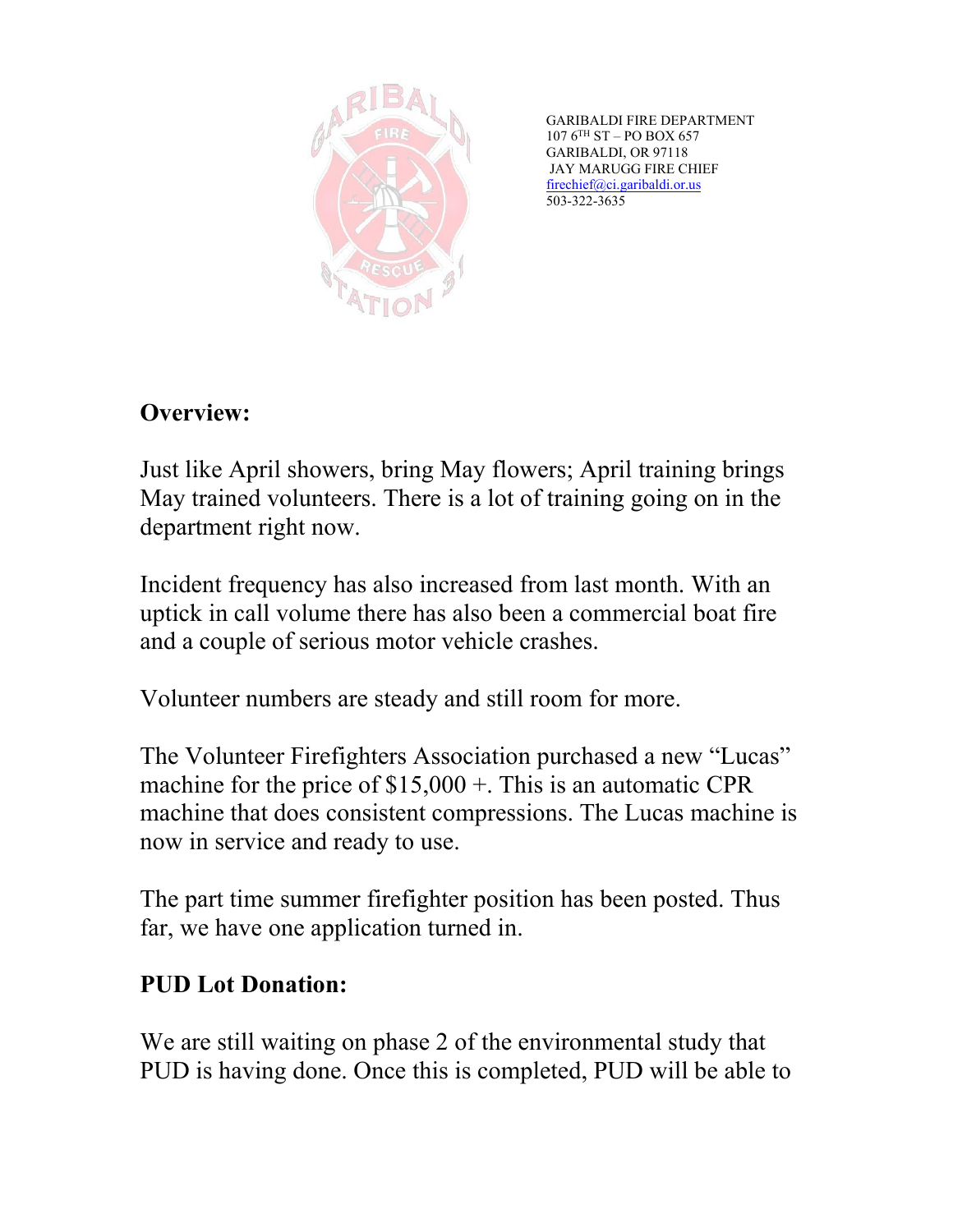legally turn the property over to the city for the purpose of a public safety training facility.

### **Volunteer Association update:**

The association members have managed the "Big G" for years. With the donation from PUD that will bring the power to the G underground with a new meter base and potentially new LED fixtures, the association members will be doing some structural repair to the base of the G before PUD does their portion of the project.

## **2022 Grants:**

With the funds from our OSFM-WUI grant, we continue to purchase wildfire tools and Personal Protective Equipment as we prepare for a new wildfire season. We will be applying for this grant again this year if it becomes available.

Tillamook County TLT Tourism Facilities Grant was unsuccessful in obtaining funding for two new heavy lifting drones for rescues. We will continue to search for funding opportunities to fund two new drones.

We were unsuccessful in the first attempt of the DEQ Emissions Grant; this grant application period will open again in early 2022 and we fully plan to reapply. This grant will take our entire fleet into account and is designed to replace vehicles that do not meet current emission compliance. This grant is 100% funding and would bring long term success to our fire department. This grant would total **\$989,000.00/ 100% funding**

AFG Operation & Safety Grant- Submitted, RBFD and GFD regionally applied to increase success rate. GFD portion of this grant would be **\$140,000.00/ 5% match funds from FD**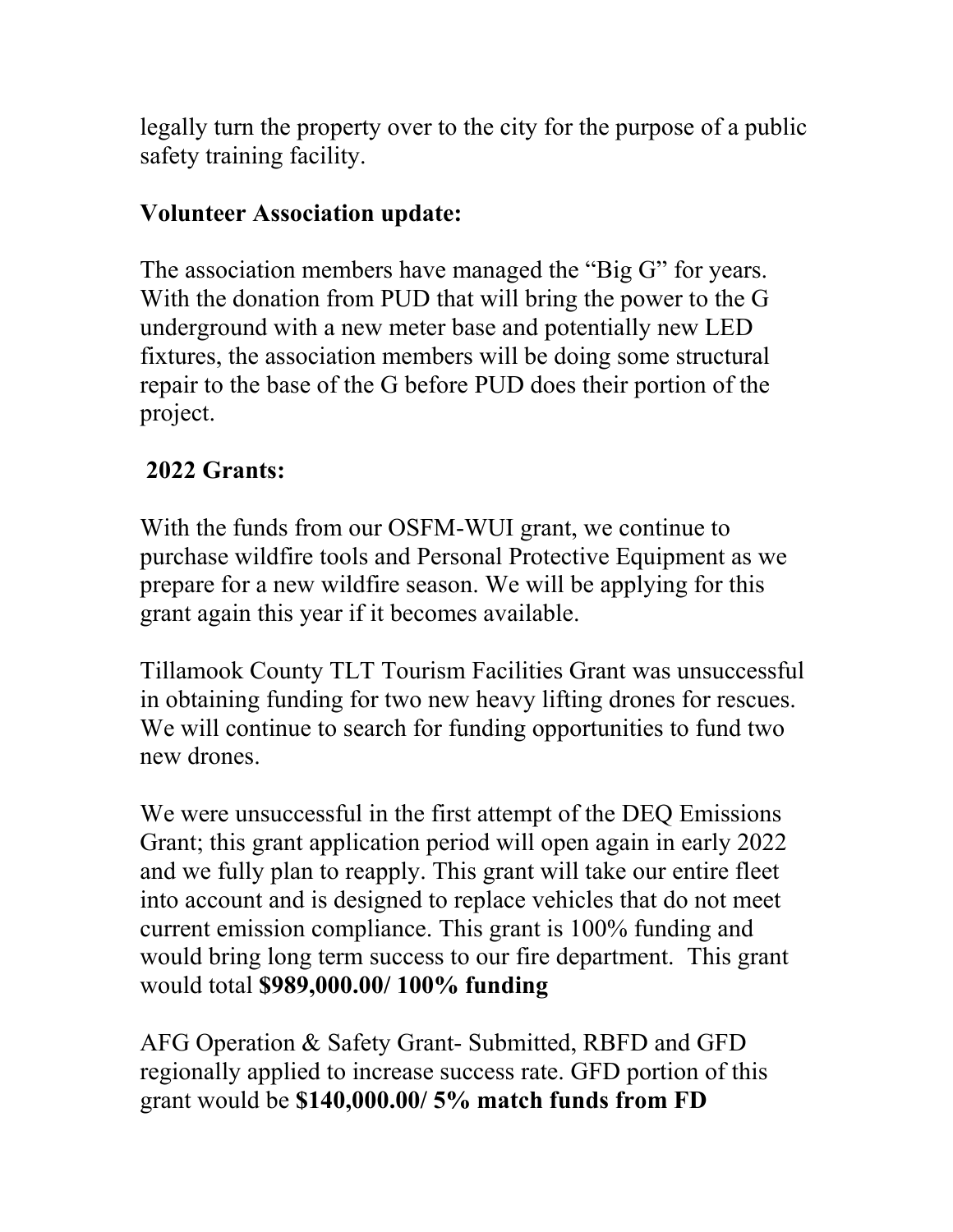AFG SAFER Recruitment & Retention Grant- Submitted and is a regional grant between RBFD and GFD. GFD would manage this grant if awarded. Requested funds are **\$698,000.00/ 100% funding**

AFG Vehicle Acquisition Grant- Submitted and replaces Brush 32 if awarded. The requested funds total **\$540,000.00/ 5% match funds from FD**

### **Fire District Talks:**

Currently Bay City and Garibaldi are focusing on renewing our levies which will get us to a district formation. The plan is we can do this in the next couple years. With our training and operations already meshing together, we are very close to presenting a process to move to the final step.

If we can get a district formation to the voters in 2-3 years and it passes, this will stop the levies for both entities. The levies Do Not stack on top of the new district formation tax rate.

The Garibaldi Rural Fire District is also included in this regional merger. The Rural board is informed and support the regionalization. Rockaway Beach Fire Chief Hesse has been to our latest meeting and is showing interest again.

Bay City is down on volunteer numbers right now and has our 100% support for call response if needed. Our communities should be expected to see both agencies represented together on calls and training events in each other's districts more this year.

We have some joint training planned with Rockaway Beach as well.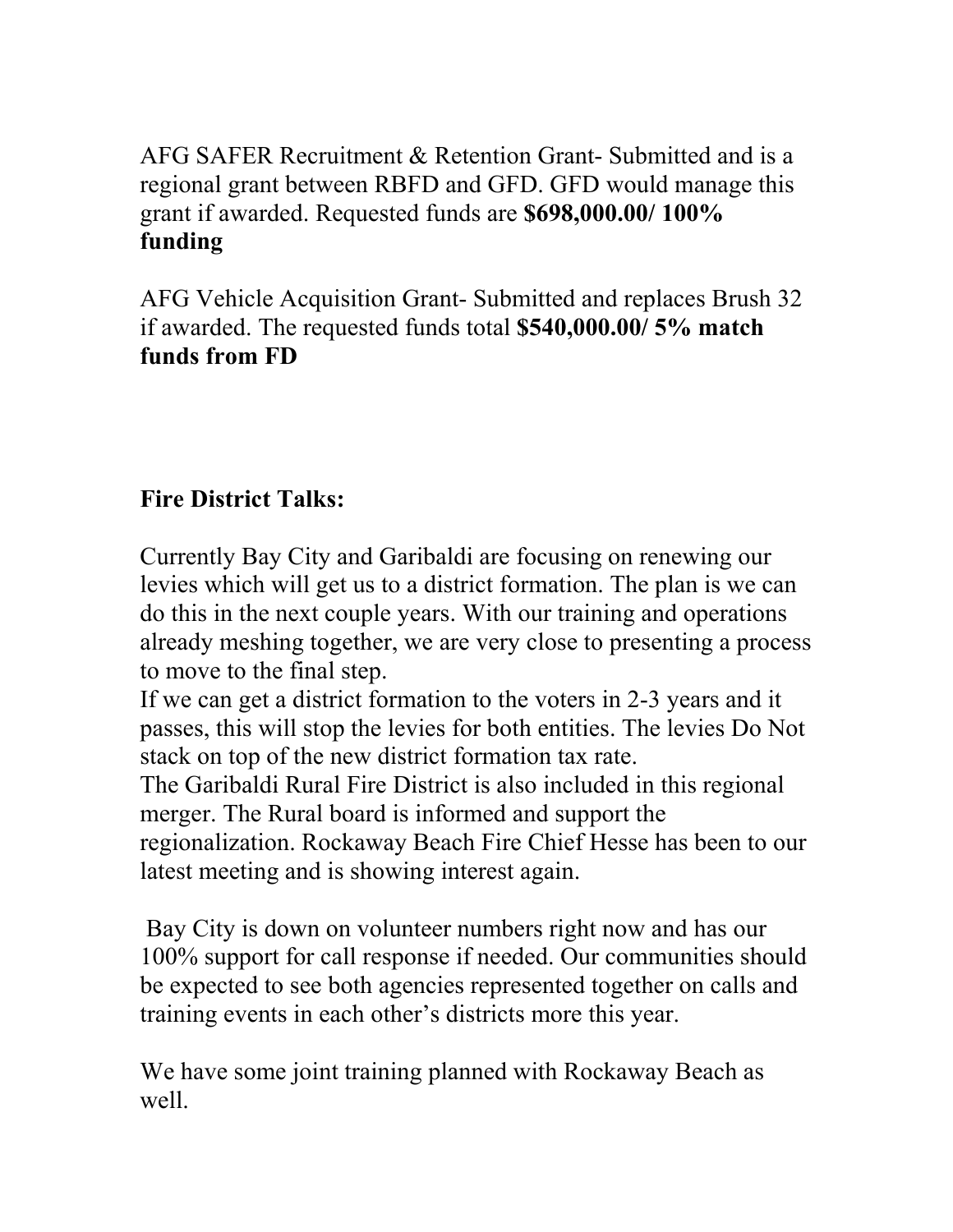## **IGA- Bay City:**

Currently we are working to schedule group training as weather permits. Bay City and Garibaldi have been training together on EMS drills and Officer Training. Garibaldi and Bay City currently have a Firefighter 1 Academy and Testing Evaluation in progress for the new recruits.

#### **County Fire issues:**

Discussions continue with Tillamook Adventist with hope that we can find ways to collaborate and work together to provide the highest quality of service to our communities.

## **Training:**

This year is off to a strong start with training; currently we have 2 members in an EMT class hosted by Rockaway Beach Fire Dept. This class will run 16 weeks and is 11 hours each week.

We also have two new members enrolled in a basic fire academy at Bay City Fire aided by fire officers from Garibaldi.

Garibaldi Fire will be hosting a county wide wildfire training at Camp Magruder. This will be a hands on, two day class aided by the Oregon Department of Forestry.

Blake Paulsen